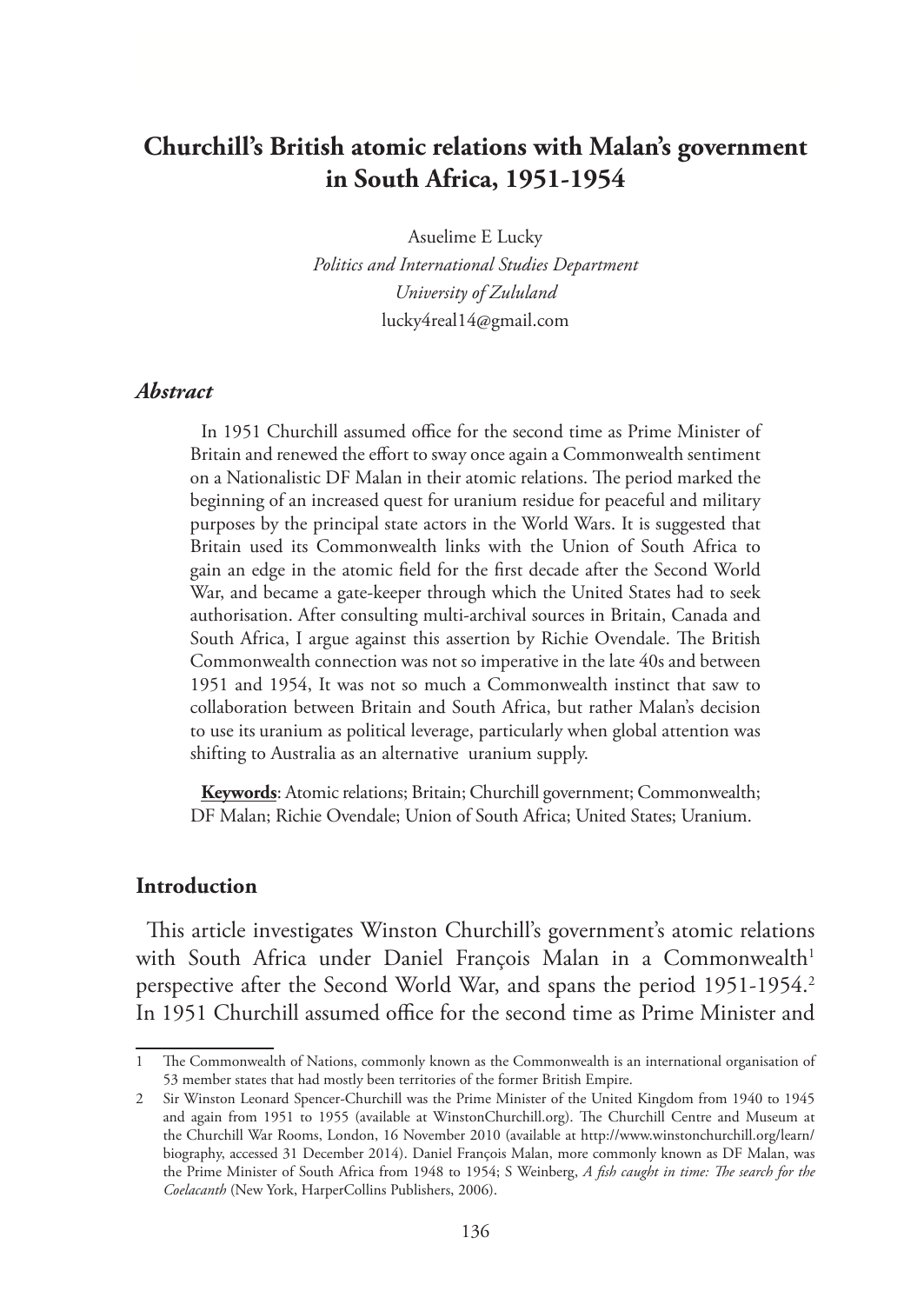renewed the effort to sway the Commonwealth agenda on a Nationalistic DF Malan. Malan assumed office as Prime Minister with full awareness of the effects and triggers of the Cold War which started immediately after the Second World War, in 1945.<sup>3</sup> The currency of the Cold War era was the nuclear weapons technology. This marked the beginning of an increased quest for uranium residue for peaceful and military purposes by the principal state actors in the previous World Wars – and uranium was a resource South Africa had in abundance. With the advent of an international system driven by the nuclear weapons technology, Malan was very inclined to seek what political and economic advantages he could from South Africa's possession of  $urapium<sup>4</sup>$ 

This article is a historical outlook at the atomic relationship between the government of Churchill and that of Malan in the aftermath of the Second World War. South Africa was the supplier of uranium products required for the fuelling of the Western nuclear industry.<sup>5</sup> Britain hoped to act as the gate-keeper by using its supposed Commonwealth influence to determine outcomes; and the United States of America (US), using limitations set by an agreement signed with Britain to limit the latter's influence with the Union government.6 Thus the focus of this article is to determine how Britain established atomic collaboration with South Africa, through the mechanisms of the Commonwealth connection, against the US, between 1951 and 1954.

A critical-descriptive methodology is employed to discuss and analyse evidence obtained in several archives in Britain, South Africa and Canada.7 Historical evidence is presented here on the extent to which Churchill's government was able to use South Africa's uranium residue for political leverage. For historical correctness's sake, the conclusion of this article contrasts with Ritchie

<sup>3</sup> AM van Wyk, "Apartheid's atomic bomb: Cold War perspectives", *South African Historical Journal*, 62(1), 2010, pp. 100-120; AM van Wyk, "South Africa's nuclear programme and the Cold War", *History Compass*, 8(7), 2010. pp. 562-572.

<sup>4</sup> L Asuelime, "Uranium politics of gatekeeping: Revisiting the British government's policy vis-à-vis South Africa, 1945-1951", *Historia,* (58), 1 May 2013, pp. 33-50.

<sup>5</sup> L Asuelime & S Francis, "Drivers of nuclear proliferation: South Africa's incentives and constraints", *Journal for Contemporary History*, 39(1), June 2014, pp. 55-68.

<sup>6</sup> W Taya, *Progress or proliferation? South Africa's nuclear future* (Washington DC, Center for Strategic and International Studies, 2008), pp. 139-153.

<sup>7</sup> The archival documents referred to in the text consulted at the Seeley Historical Library in Cambridge. Sources from the National Archives (hereafter NA) in London include those of the Ministry of Supply, including the Department of Atomic Energy and the UK Atomic Energy Authority (hereafter AB); the Cabinet minutes and memoranda (hereafter CAB); the Dominions Office (hereafter DO), the Commonwealth Relations Office (hereafter CRO); and the Foreign Office (hereafter FO).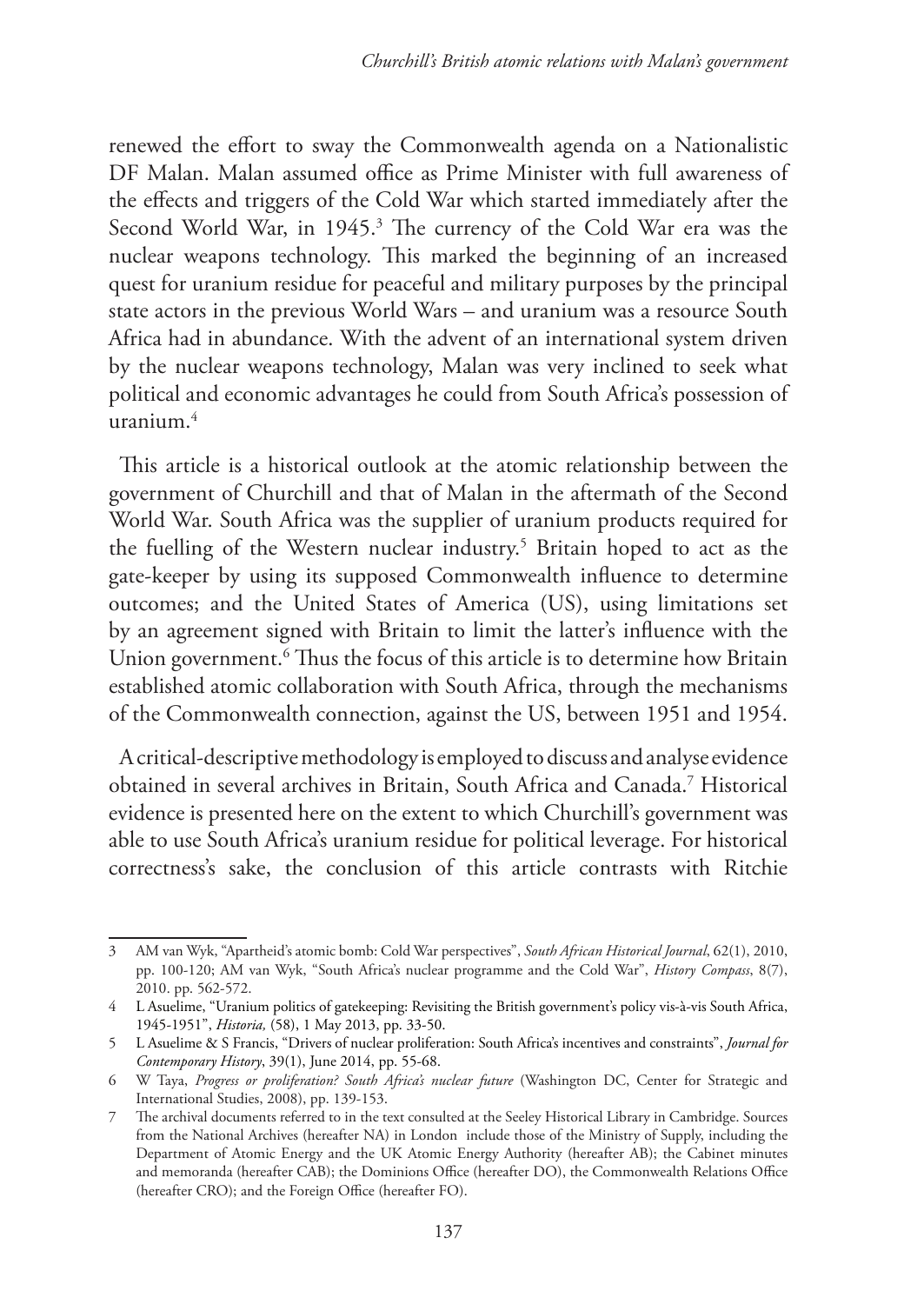Ovendale's argument in 1983.8 That the British Commonwealth connection helped to secure atomic collaboration with and influence on South Africa was incorrect and certainly not absolute during this period. Instead, it was rather a decision by the Malan administration to collaborate with Britain who was seen to be seeking an alternative source in Australia and for political leverage into the future. The article establishes a background to the British need and efforts to secure a uranium supply from South Africa in the early 1950s, in the following section.

## **Churchill and finding a secure source of uranium**

In the post Second World War era occasioned by the manner in which the war ended through the detonation of two atomic bombs on Hiroshima and Nagasaki in 1945, Britain saw the need to increase its nuclear power significantly. Also US power was on the rise and British power was seen to be in decline. Britain sought to balance this asymmetry with the US. A British Commonwealth relationship in the atomic field with South Africa was a good way to achieve this objective.

Atomic collaboration within the Commonwealth was advanced significantly by Churchill's Conservative government in the 1950s. Initially, any increased devotion to the empire at the ministerial level was more than offset in the atomic field by Churchill's conviction that the Anglo-American atomic partnership (the decline of which he blamed on the Labour government) could be revived through an exertion of his own personal influence in Washington. Projects based on the assumption that American assistance would not soon be forthcoming were held up by Churchill while awaiting personal contact, first with Truman, and then with Eisenhower.<sup>9</sup> It was well into 1953 before the British government agreed to proceed with its own full-scale atomic project both to produce the weapons called for by the Chiefs of Staff and to develop industrial power. The central problem became one of finding a long-term source of uranium that was not controlled by the United States. It was at that point that the British government's attention focused on the Commonwealth,

<sup>8</sup> R Ovendale, "The South African policy of the British Labour Government, 1947–1951", *International Affairs*, 59, 1983, pp. 41-58.

<sup>9</sup> Harry S Truman was the 33rd President of the United States. See C Clark & R Holbrooke, *Counsel to the President* (New York, Random House, 1991). Dwight David Eisenhower was the 34th President of the United States from 1953 until 1961. See DE Janiewski, "Eisenhower's paradoxical relationship with the military industrial complex", *Presidential Studies Quarterly*, 41(4), December 2011.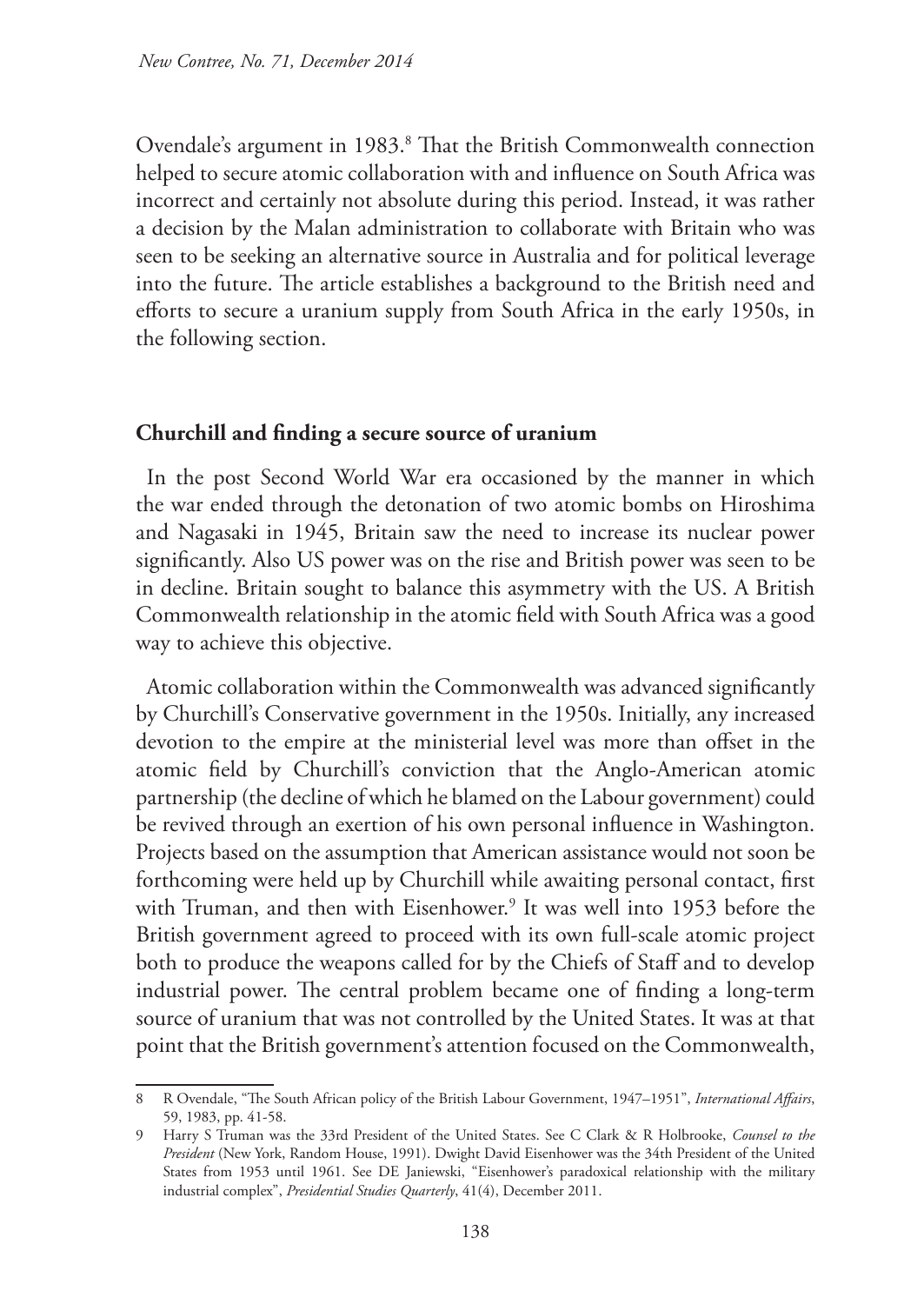and more particularly on Australia and South Africa.10

For South Africa on the other hand, Malan and his government sought what political and economic advantages they could from South Africa's possession of uranium. Advantages were certainly there to be had, with an apparently insatiable American demand. As the US government pressed forward to fulfil the raw materials requirements of its ever-expanding weapons programme, the British government was forced to take positive steps (often entailing an additional strain on an already weak financial position) in order to compete with American influence in South Africa.<sup>11</sup>

British representatives in Washington, D.C. learned, in the autumn of 1951, that the Americans were considering spending an additional \$75- 100m in order to double or even triple South African uranium output on American-invested mines in South Africa. Proportionately large sums would have to be put up by the British side if it were going to maintain its position as a full partner in the Combined Development Agency's (CDA) operations in South Africa.12 In Whitehall, where Britain's external financial position was a pre-eminent concern, doubts were raised about taking on this additional expenditure. The British High Commissioner to the Union, Sir John le Rougetel, advised his government that the American plan should be supported. First, there was the general need to foster good Anglo-American atomic relations. Second, American goodwill was required in order for Britain to obtain its requirements of uranium through the CDA. Third, additional expenditure would be offset by increased dollar income from the sale of material purchased from South Africa with sterling, and then resold to the Americans for dollars. (This third reason was a persuasive one, especially with the British Treasury). Furthermore, it was thought to be unfortunate from the point of view of Anglo-South African relations if Britain abandoned the field to the United States.<sup>13</sup>

<sup>10</sup> M Gowing, *Independence and deterrence: Britain and atomic energy, 1945-1952, 1, Policy making* (London, Macmillan, 1974), pp. 405-421; JA Seldon, *Churchill's Indian summer: The conservative government,1951-1955*  (London, Hodder and Stoughton, 1981), p. 30.

<sup>11</sup> JA Seldon, *Churchill's Indian summer…*, p. 30.

<sup>12</sup> The Combined Development Agency (CDA) (formerly the Combined Development Trust) was established by the US and Britain in 1944 to procure uranium for British and American nuclear weapons programs. See also W Taya, *Progress or proliferation?* (Washington DC, Center for Strategic and International Studies, 2008), pp. 139-153.

<sup>13</sup> AB 16/517, Eaton to Davidson, 7 September, 1951; AB 16/262, note by Marten, 9 October 1951; Le Rougetel to CRO, 7 November 1951; M Gowing, *Independence and deterrence*, pp. 405-421.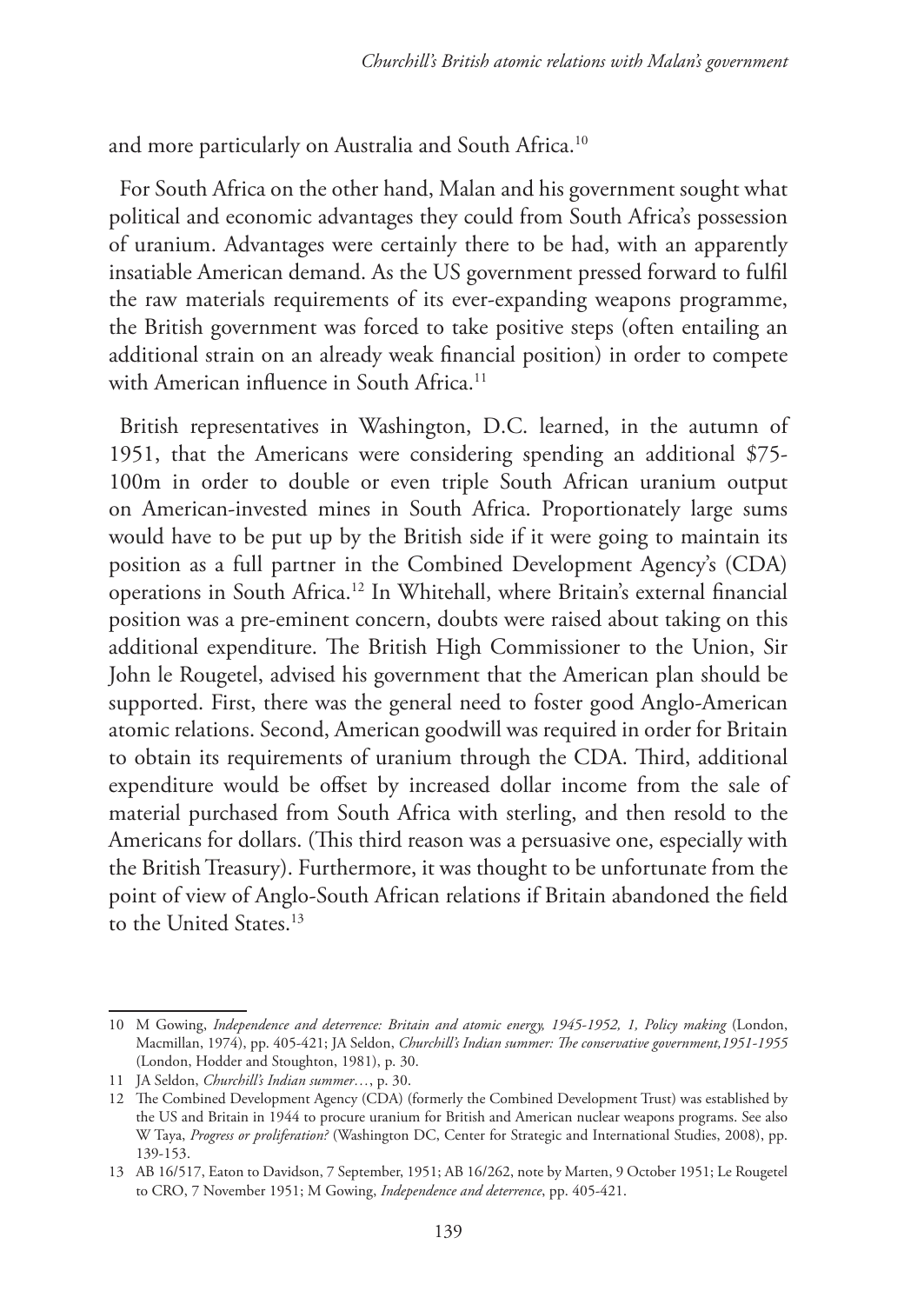Much British scepticism of the American plan remained. If it could not be opposed, then perhaps it could be scaled down. RA Butler, the Chancellor of the Exchequer, and Lord Cherwell, the minister responsible for atomic energy, concluded that the plan should be confined to what was reasonable and economically practicable. The American proposal for a tripling of production was thought to be impracticable for the British. Moreover, the attempt to achieve this aim might have had an unfortunate unbalancing effect on the general economy of the Union. Le Rougetel was accordingly instructed that he should, as he himself had suggested, act to ensure that the South Africans were not persuaded, against their better judgment. The British High Commissioner was thus left with considerable leeway to defend what he considered to be the interests of both South Africa and Britain.14

The South African government was in fact concerned about shortages of technical personnel, European artisans, native labour, power, transport, and water. Assurances were sought from the British and American negotiators about the provision of the required capital funds and equipment, even since 1944 when Winston Churchill had asked the South African Prime Minister, Jan Smuts, to survey South Africa's uranium deposits.<sup>15</sup> By the end of November 1951, Malan's cabinet had agreed to expand production of uranium residue despite the expected serious impact on the economy. Output would rise from an expected 800-1000 tons per year by 1955, to 3000 tons per year by 1956 . A strong financial incentive for expansion had been provided by the Americans. A new formula involved a 30% increase in the average price. The required capital, amounting to \$126m over the years 1952 to 1956, would be two-thirds supplied by the US and one-third by Britain. As before, one-third of the output would be paid for by Britain in sterling. As the British government was discovering, the commercial basis of a collaborative relationship could not be acquired cheaply, particularly when American dollars were pushing up the prices.<sup>16</sup>

Financial constraints impinged on almost every aspect of British external policy. They were a determining consideration in the review of the defence policy and the global strategy which took place during the first half of 1952.

<sup>14</sup> AB 16/262, CRO to Le Rougetel, 13 November 1951; Le Rougetel to CRO, 7 November 1951.

<sup>15</sup> F David, "South Africa as a nuclear supplier", WC Potter (ed.), *International nuclear trade and nonproliferation: The challenges of the emerging suppliers* (Toronto, Lexington Books, 1990), p. 273.

<sup>16</sup> AB 16/262, note by FW Marten, 9 October 1951; Le Rougetel to CRO, 8 November 1951; Anon., "Makins to how" (British Archives, London), 29 November 1951; M Gowing, *Independence and deterrence* (London, Macmillan, 1974), pp. 383.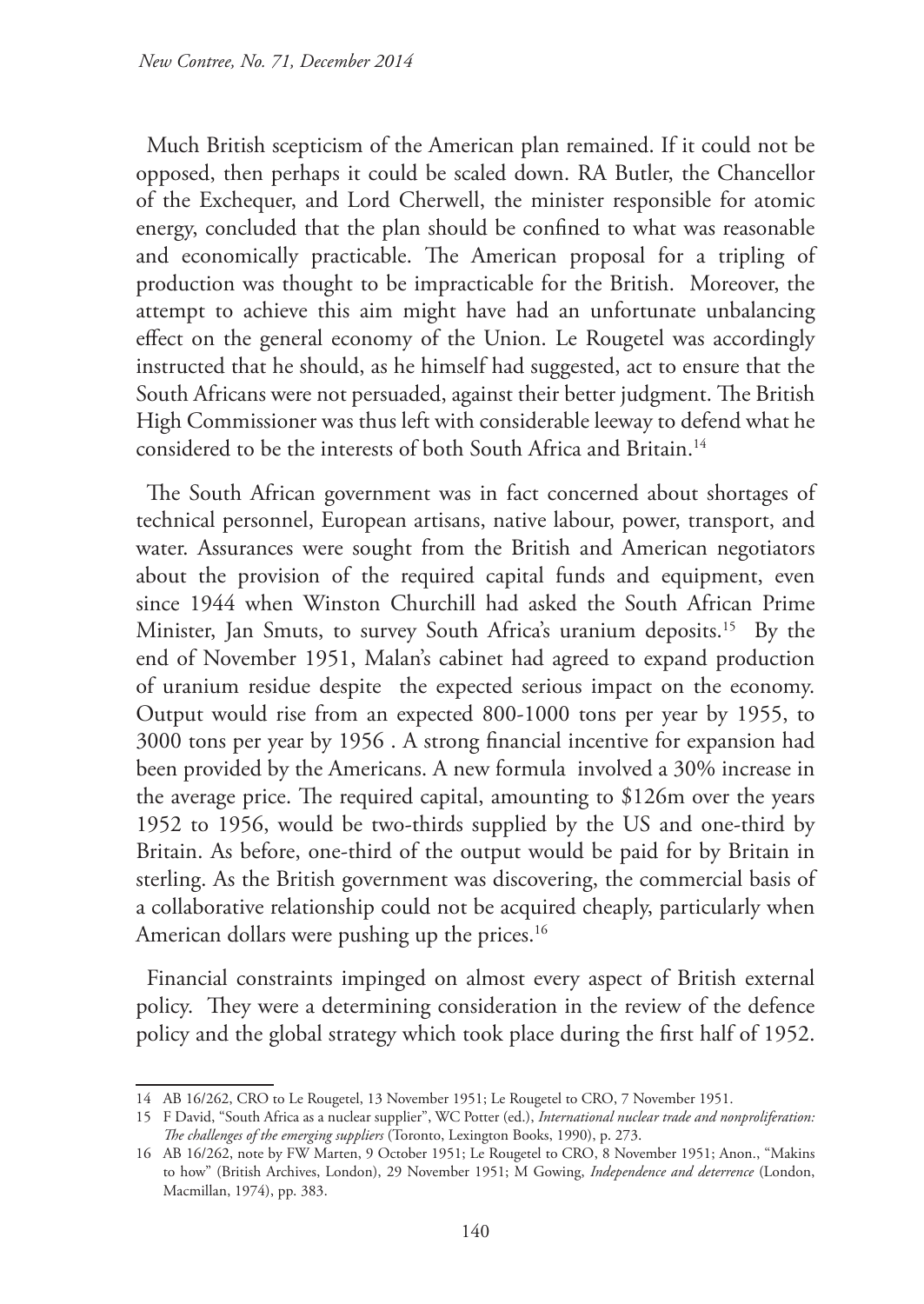The rearmament programme initiated by the Labour government at the outbreak of the Korean War had, in the absence of sufficient United States assistance, imposed too heavy a burden on the British economy. The Chiefs of Staff (CoS) had undertaken to review strategy in the lightof both economic limitations as well as the growth of the American and Soviet nuclear weapons capabilities.17

The central conclusion was that Britain had had to place increased reliance on the deterrent effect of nuclear weapons. In the absence of an agreement to obtain the required weapons from the United States, Britain would have had to expand its own production capabilities. Production of fissile material should, thought the CoS, have been doubled within three years. An increase of this magnitude in plutonium output could have been achieved in Britain. U-235 might have been produced elsewhere in the Commonwealth where electrical power resources were more abundant. At relatively small cost, Britain could in this way have increased its atomic warfare capabilities.<sup>18</sup>

The gradual revival during 1952 of British interest in Commonwealth atomic collaboration was due in part to its desire to disperse production to strategically safer locations, as well as to draw upon the physical and economic resources of the countries linked through their association with the Crown. More significant, perhaps, was the feeling that American technical collaboration was as remote a possibility as ever.<sup>19</sup>Finance, as usual, was a major constraint. Cherwell ruled that on grounds of capital expense alone, the proposal to produce U-235 elsewhere in the Commonwealth should be abandoned. More promising had been the proposals for increasing plutonium production as part of an expanded civil power development programme. This, in turn, might have provided the basis for increased commonwealth collaboration.<sup>20</sup>

The major problem confronting long-term British plans for civil power development was (rather paradoxically considering the growth of uranium

<sup>17</sup> L Asuelime, "Uranium politics of gatekeeping...", *Historia,* 58, 1 May 2013, pp. 33-50.

<sup>18</sup> JA Seldon, *Churchill's Indian summer...*, pp. 30-32; M Gowing, *Independence and deterrence*, pp. 440, 441-443. Note that this was all part of an exposé towards Cold War armament.

<sup>19</sup> Churchill's meeting with Truman in January 1952 failed to produce the dramatic revival in atomic relations which had been hoped for. M Gowing, *Independence and deterrence*, pp. 421; JA Seldon, *Churchill's Indian summer...,* p. 390; USA, *Foreign relations of the United States*, 1952-1954, II(2), pp. 1142-1151, 1221-1224, 1285-1292; (Hereafter cited simply as FRUS).

<sup>20</sup> M Gowing, *Independence and deterrence*, pp. 418-419, 446. There was a growing feeling among senior British and Canadian officials that civil atomic power development and wider co-operation within the Commonwealth should not be held back in the expectation that a change in the American attitude might drastically alter the situation. AB 16/358, 6 November 1952.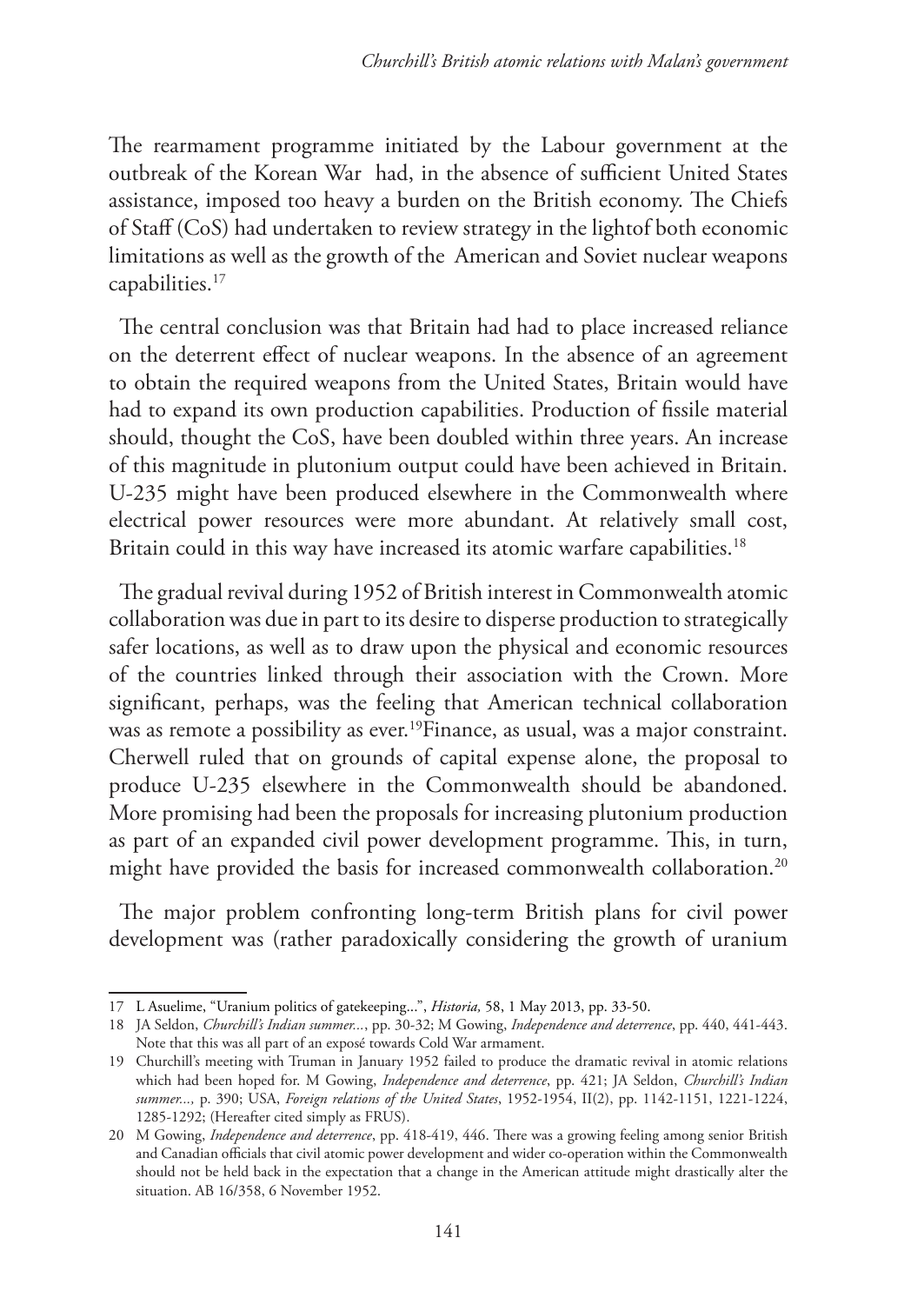production in the Commonwealth) one of finding a secure source of uranium. Britain did not have access to uranium other than through the CDA. Allocation was a matter for negotiation with the United States. The existing policy was that CDA raw materials could only be used for research or weapons production. Up until 1953, the Americans had regarded existing supplies as having been insufficient for their military requirements.<sup>21</sup>

## **Australian interest motivates South Africa**

By the late summer<sup>22</sup> of 1953, the British government had pinned its hopes on the possibility that Australia might have made the output from her newly discovered deposits available to Britain alone. No one in Whitehall doubted that Britain would have to make a generous offer to satisfy the Australians. The US would have been competing for the same material and seemed prepared to pay almost any price in money or collaboration for uranium. Collaboration in an atomic power development programme was something which Australia had long been seeking. It might, moreover, have been an area where Britain had had more to offer than the US. Cherwell was sent on a special mission to Australia in the autumn of 1953. Any schemes for wider atomic collaboration with the Commonwealth had to await the outcome of his visit.<sup>23</sup>

The Union government itself had begun in 1953 to show an increased interest in the civil aspects of atomic power development. A memorandum prepared by Schonland and Naude (two senior South African atomic officials) proposed that as soon as the various nuclear power groups had taken shape, it would have been advisable to negotiate with one of them for membership. This may well have been the British Commonwealth group consisting of Britain, Canada, Australia and South Africa. This, however was a decision to be made by the South African Government.<sup>24</sup>

<sup>21</sup> Nothing would have pleased the British government more than for uranium to have been found in the colonial empire. Northern Rhodesia had, for some time, been viewed as a promising potential source. British policymakers differed over whether the US should, as an act of good faith, be invited to participate there. AB 16/982, Davidson to France, 29 September 1952; AB 16/980, Ward to Gautry, 4 September 1953.

<sup>22</sup> The seasons here and in subsequent connotations refers to the Northern Hemisphere.

<sup>23</sup> CAB 31/12, D 6(53)11, 22 July 1953; AS 16/1580, Pritchard to How, 15 August 1953. CAB 129/65, C (54)7.

<sup>24</sup> Considerable British effort had gone into maintaining close ties with Schonland. He was scientific adviser to the South African Chiefs of Staff. The British Chiefs of Staff, although worried about South Africa's ability to protect atomic secrets, agreed that Schonland should make annual visits to British defence research establishments. South African authorities would not be told about these arrangements. DO 35/2562, Bendrett to Jacob, 25 July 1952.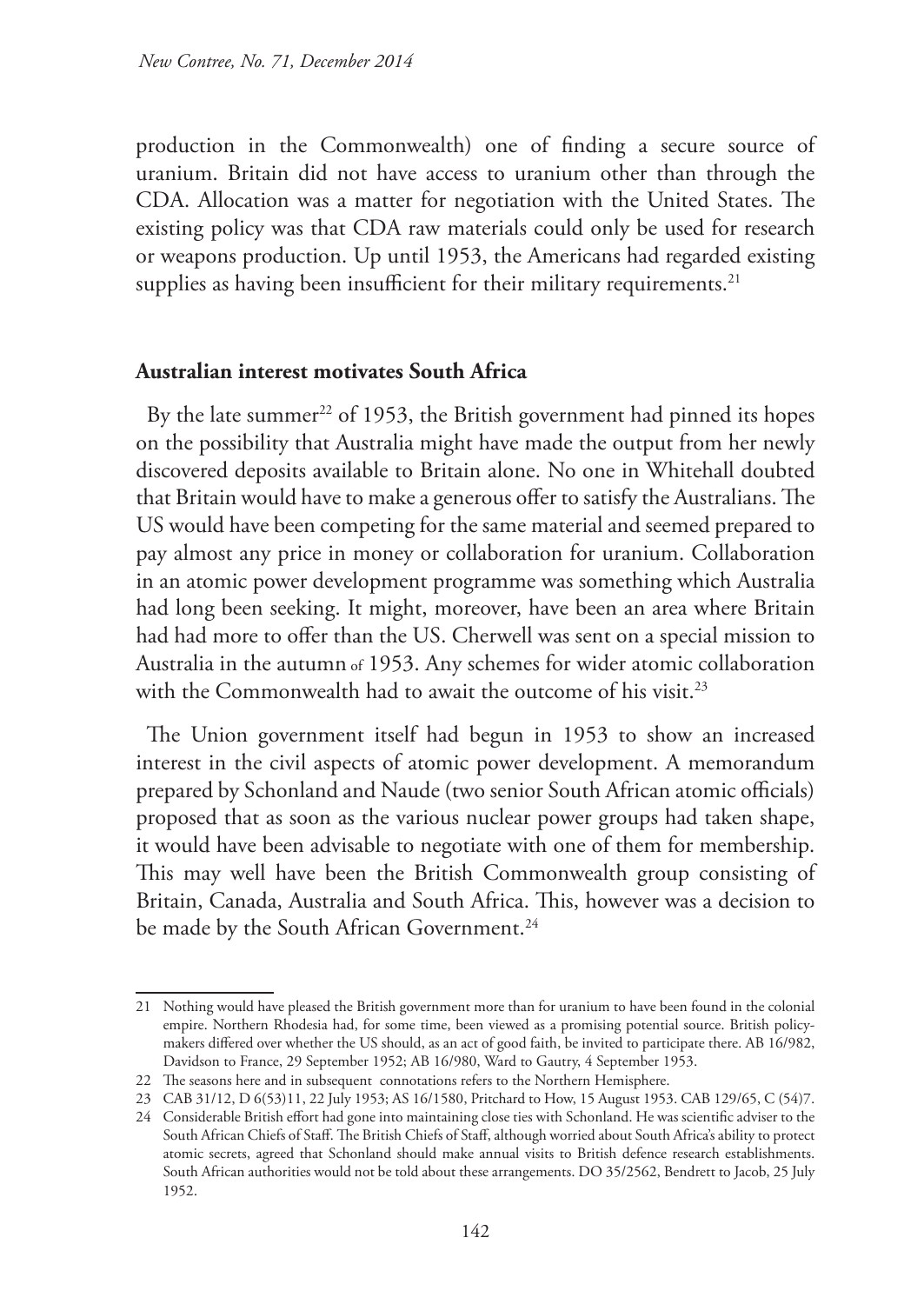The Union treasury initially refused to fund any further development of South Africa's small nuclear physics effort. Schonlond wrote a special memorandum to Malan and Havenga advocating that a research effort should be sustained and that a move should be made to associate the Union with the Commonwealth in the atomic field. This plan was, he informed the British government, almost certain to receive the blessing of the Union cabinet. Officials in Whitehall were not so sure. The strength of Schonland's affection for the Commonwealth had cast some doubt upon the value of his judgments.<sup>25</sup>

A further and more significant indication of the Union government's intentions emerged at the beginning of August 1953 from a talk between the British High Commissioner and Douglas Forsyth. The secretary to the Department of External Affairs indicated that the industrial use of atomic power was naturally of great direct interest to South Africa. His impression was that Britain had been on board so far as research in this field was concerned, and he hoped that as far as possible, future development should be on a Commonwealth basis. This, Forsyth said, was an expression of his private thinking. Le Rougetel thought that it was more than this:<sup>26</sup>

I doubt very much whether Forsyth would have broached a subject of such importance to me in this way entirely on his own initiative, bearing in mind that the suggestion would be unpalatable to the more fanatical members of the Government, and that of course Forsyth himself is intensely Commonwealth minded.

Malan and Havenga, as well as Van Rhijn, the Minister of Mines, were in fact aware of Forsyth's views. Le Rougetel was sure that South Africans had always been apprehensive about the stranglehold which the Americans were likely to establish upon uranium production in their country. This, thought Le Rougetel, might well have prompted the Prime Minister to put out feelers through Forsyth.27

The British government had no desire to discourage South Africa's interest in atomic collaboration. The basis on which a bargain could have been struck was, however, unclear. If atomic collaboration had been offered to the Union without a substantial *quid pro quo*, Australia would have expected the same treatment. Britain's main bargaining counter in its efforts to secure Australian

<sup>25</sup> AB 16/1580, Schonlond memorandum to Malan and Havenga, n.d.

<sup>26</sup> AB 16/1580, Le Rougetel to Liesching, 5 August 1953.

<sup>27</sup> AB 16/1580, Pritchard to How, undated.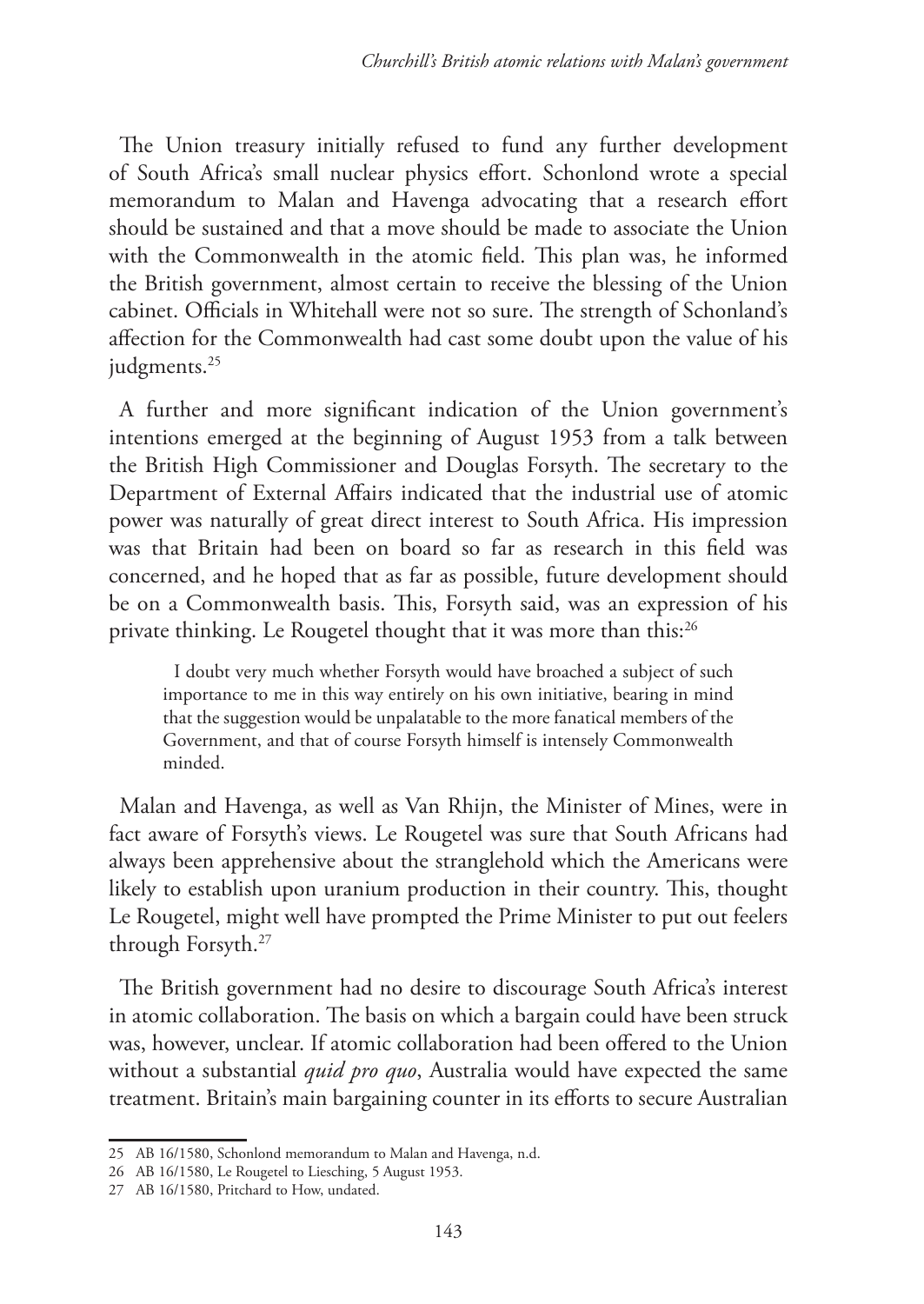uranium for its power programme would thus have been lost. The advice from the Commonwealth Relations Office (CRO) was that even if Britain had to be very cautious for the time being, it would have been in Britain's long-term interests to have taken advantage of the South African initiative. Pritchard also advised that Britain certainly needed to do its utmost to avoid appearing to brush them off.28

As the British government recognised, the existence of South Africans in positions of authority who were anxious to promote close Commonwealth relations, could have increased British influence in political and commercial affairs. Their existence was, nevertheless, no substitute for having a British representative on the spot advancing Britain's interests. In order to save Britain the cost of a senior official's salary, the office of the CDA in the Union had been left in the hands of an American. After suggestions from the British High Commissioner that there would have been a real advantage, both on political and trade promotion grounds in having a first-class United Kingdom assistant in the Agency, Whitehall conceded that a British subject should be found for the job. It was less than willing to admit that trade promotion should be one of his responsibilities. Warnings from sympathetic South African officials and businessmen were needed to convince the CRO and the Board of Trade of this. Professor Taverner, the director of the South African government metallurgical laboratory, insisted more than once in the autumn of 1953 that British trade had been suffering due to the lack of representation in the CDA office. AW Snelling, the acting High Commissioner, hoped that OB Soskice, the British appointee, would have been fully briefed by the Board of Trade and that he would have worked with their Trade Commissioner's Office in Johannesburg. Snelling's thought was that uranium production was the biggest thing happening in the Union which was at that moment the United Kingdom's second best customer. Snelling warned of the major interests that were at stake: the United Kingdom had been losing literally millions of pound worth of orders because they had no-one on the inside to push their interests. Whitehall was shaken into action. It was agreed that Soskice might take a discreet interest in trade promotion if, in fact, the American representatives had been found to be doing the same.<sup>29</sup>

Once Soskice had taken up his position in the Union, Whitehall learned that the warnings from sympathetic South Africans had been well-founded.

<sup>28</sup> AB 161 1580, Pritchard to How, 15 August 1953.

<sup>29</sup> DO 119/1161, Snelling to CRO, 18 March 1953, Kemp to Percival, Snelling to Pritchard, 9 December 1953.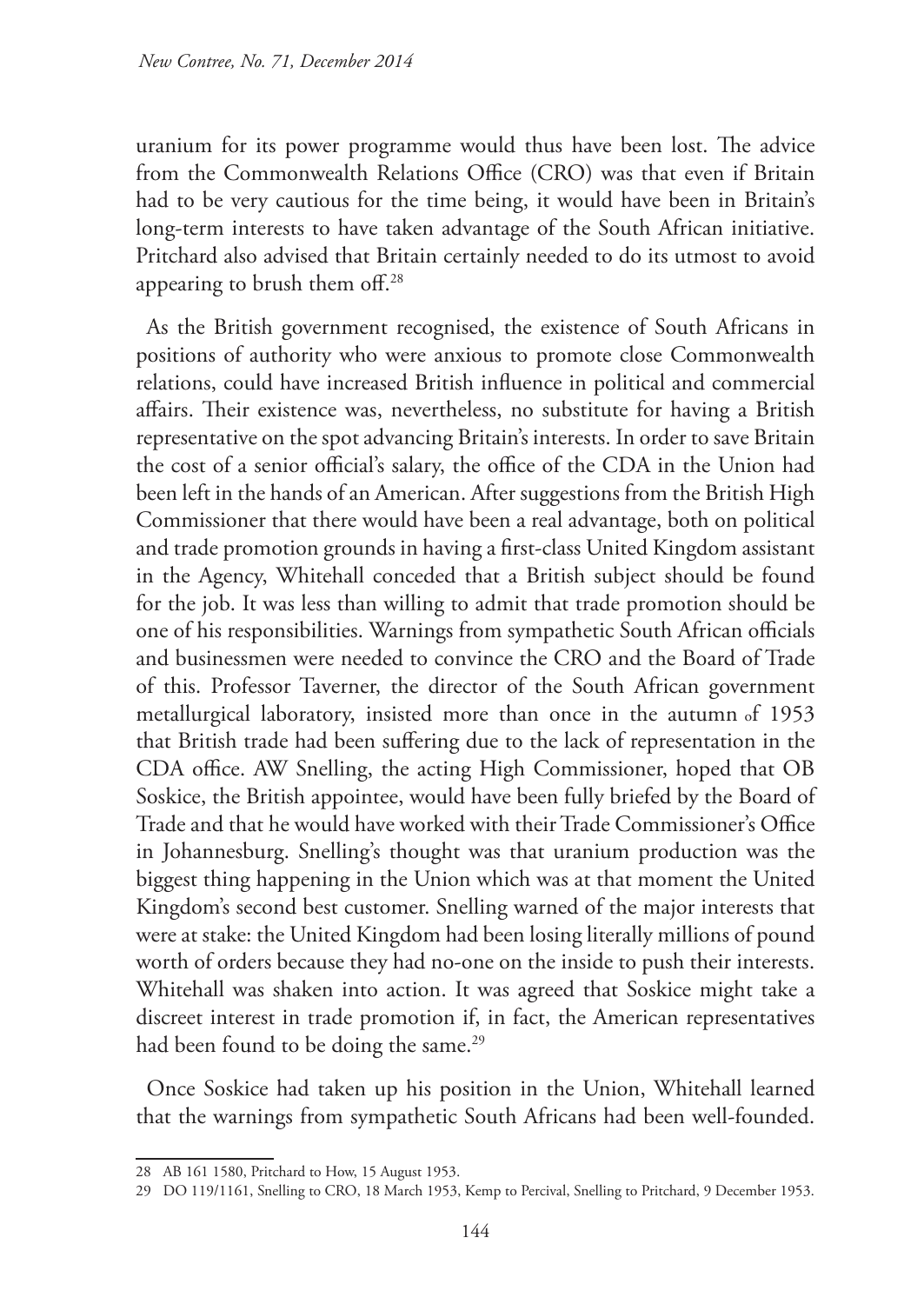Soskice reported that the CDA quite openly assisted all representatives of American manufacturers. Britain had been missing out despite the strong sentiment in favour of British manufacturers and a desire to help British exports. Some members of the mining industry had apparently been concerned and even perturbed at the hold which "vested interests" in the U.S.A. had established in connection with the supply of plant and equipment for the uranium programme. The absence of a British representative on the CDA (which had proved to be so advantageous to American interests) had been due to little more than the desire to save £3 - 4000 per year. Financial constraints had proved to be the weak link in Britain's efforts to maintain its international position.30

The Union government's interest in atomic collaboration led, in August 1953, to a decision to send VH Osborn, the secretary of mines, to Britain to raise the matter on an official level. Only Malan, Havenga and Van Rhijn were involved at this stage. Schonland reported that the matter was being kept secret, presumably for local nationalist political reasons. In London, Neil Pritchard, a senior official in the CRO, had been particularly struck by what Anthony Hamilton, of South Africa House, had told him. Hamilton's impression was that South African Ministers really believed that there was something in it for South Africa and that their imagination had been struck by the general idea of co-operation in the field with the United Kingdom.<sup>31</sup>

From the meeting with Osborn in London, it emerged that the South Africans had had only very vague ideas at that time about their future programme. They had been becoming anxious about the demand for uranium in the 1960s. Beyond a request for assistance in training key personnel in reactor work, Osborn had few specific proposals. The Union government might, he thought, have sought a higher price for uranium intended for industrial use. On the other hand, the South African cabinet was likely to attach more importance to a *quid pro quo* in terms of U.K. help, within the framework of a Commonwealth programme, in developing a power programme in South Africa. Osborn said that the Union had been approached by several other

<sup>30</sup> DO 119/1161, Report by Soskice, 12 May 1954, Harrison to Bryant, 15 May 1954; AB 16/1501, Ward to Pritchard, 7 January 1954.

<sup>31</sup> AB 16/1580, Schonland to Cockcroft, 10 August 1953, Pritchard to How, 16 November 1953, Pritchard to Liesching, 16 November 1953. The British Ambassador in Washington 'took a firm line' that any direct approach to the Americans on the question of releasing CDA uranium for power purposes was ruled out. The "big thing" so far as they were concerned was the need for assured supplies after 1964 (when Union commitments to the CDA expired). AB 16/1580, British ambassador in Washington to the foreign office, 2 November 1953, Pritchard to Liesching, 16 November 1953.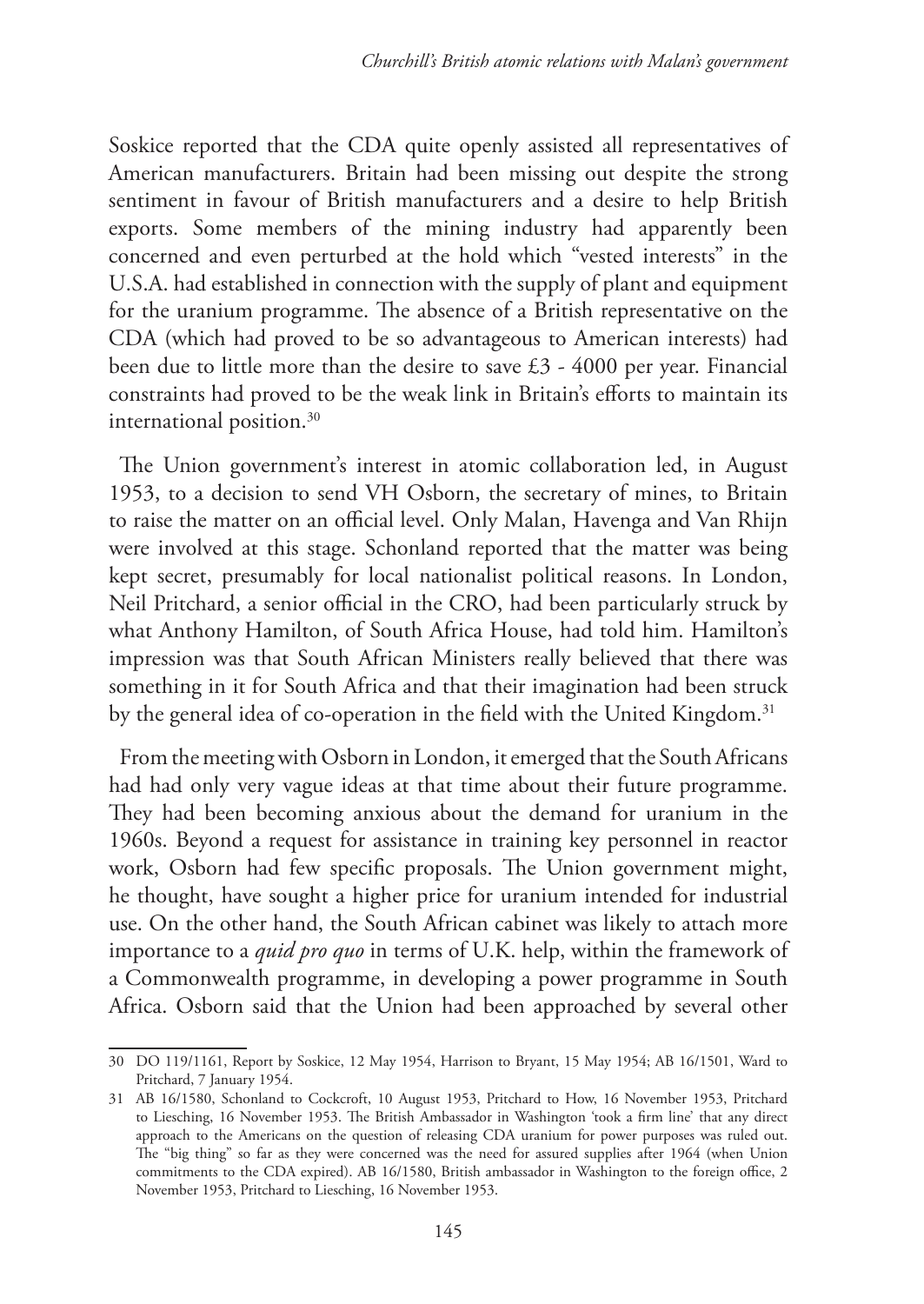nations (most notably France) with offers to build plants in exchange for uranium. Co-operation with Commonwealth countries was preferred (The emphasis on the Commonwealth aspect of atomic development was, perhaps, an indication that the Union government wanted an arrangement made less vulnerable to criticism from Anglo-phobic Nationalists by the inclusion of Canada or Australia.) The South African policy-makers who favoured such co-operation wanted the British government to make an approach at a high  $level.32$ 

## **Unconditional atomic relations**

The whole issue of atomic collaboration with both South Africa and Australia came before the British Cabinet in January 1954. A memorandum presented by Lord alisbury (the minister responsible for the Department of Atomic Energy) recommended that Britain should agree to increased technical co-operation in atomic energy with Australia and South Africa, without seeking to impose bargaining conditions designed to give them an assured supply of uranium. Lord Cherwell's visit to Australia had revealed that the Australian government was, and would remain for some time to come, unwilling to commit itself to supply uranium exclusively to Britain. There were, nevertheless, good reasons for making an offer of technical collaboration.<sup>33</sup> First, a close association in the development of such a potentially important source of electrical power was bound to be advantageous from the broad economic, political and defence points of view. Second, the chances of obtaining uranium supplies in the future would have been much enhanced. Third, if technical information were withheld, the Americans may have stepped in instead. Finally, if power plants were constructed in the Commonwealth, they could have been used to produce plutonium also and would have become a valuable strategic source of supply.34

The cabinet was apparently satisfied with these arguments. South Africa and Australia would be given assistance in the hope that this would have

<sup>32</sup> AB 16/1580, note of meeting with Osborn, 17 November 1953; note by CRO and ministry of supply, 16 December 1953; AB; 16/1795, 5 September 1953; AB 16/15.80, Cockcroft to Plowden, 1 December 1953.

<sup>33</sup> These arguments were put forward in the memorandum in specific reference to Australia, but they applied with equal force in the case of South Africa.

<sup>34</sup> An additional point that applied only to Australia was that her goodwill was needed in the provision of testing facilities. CAB 129/65, C(54)7, 9 January 1954; CAB 128/27, CC2(54)3, 12 January 1954.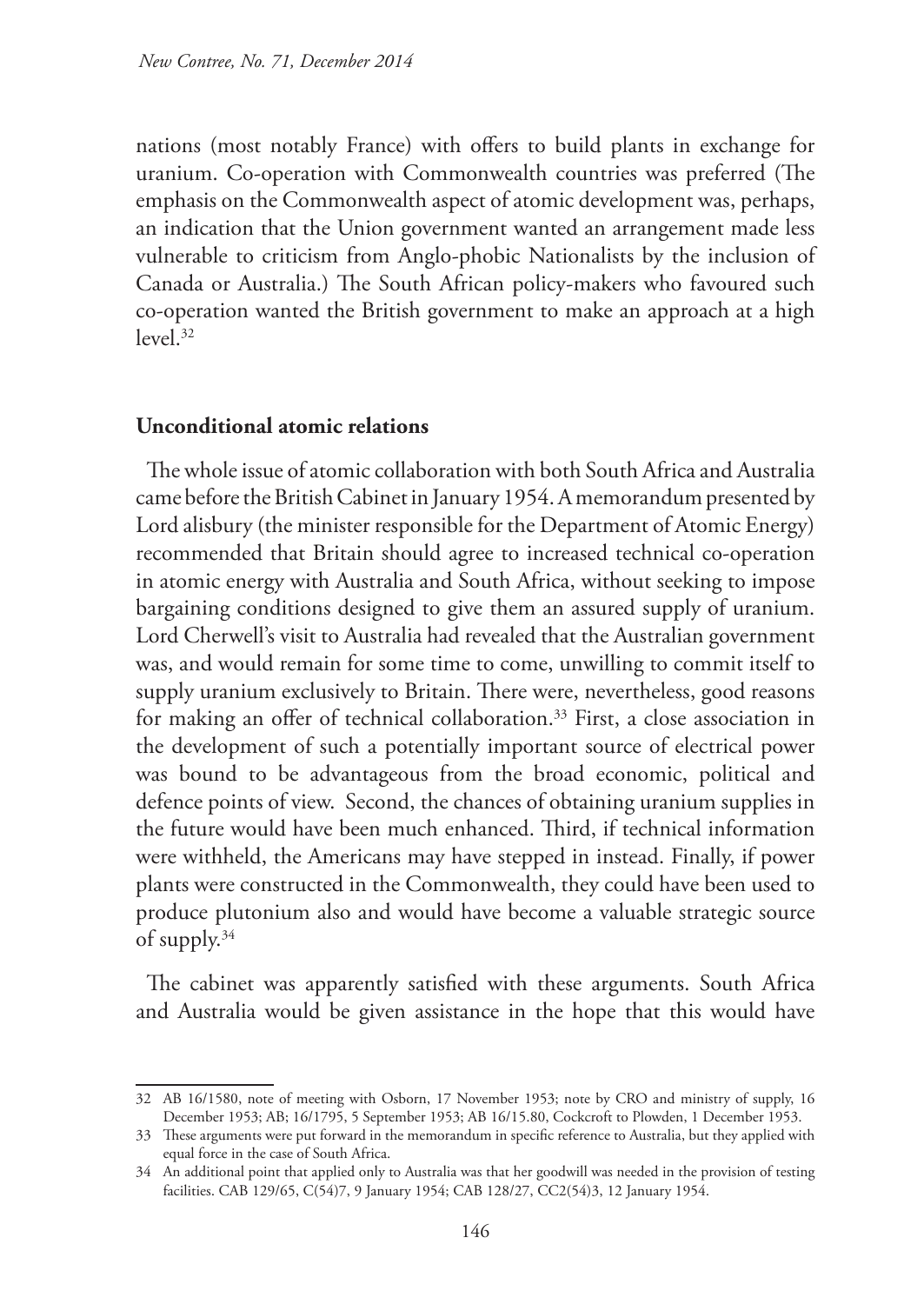marked the beginning of a great Commonwealth effort in atomic energy.<sup>35</sup> Previous proposals for Commonwealth atomic collaboration had foundered on fears of possible damage to Anglo-American atomic relations. Under the terms of the *modus vivendi*, American concurrence was needed before information could be passed on to a Commonwealth country, even if the information had not been of American origin. By the end of 1953, the British ambassador in Washington was confident that such concurrence could be secured. The softening of the American attitude on this subject was probably due less to a greater willingness on the part of the Americans to collaborate with Britain, than to an American recognition that a more open policy was an essential part of Eisenhower's proposals for the international exchange of information on the peaceful uses of atomic energy. The British government finally brought itself to embark on a programme of atomic collaboration with the Commonwealth in no small measure, because the US government was on the verge of adopting a similar policy itself – albeit in a much more grandiose and idealistic framework.36

With respect to South Africa, the specific recommendation endorsed by the British cabinet was that an offer should be made to receive Union technicians for training in Britain. By late April 1954, the way had been cleared with the United States and Canada. In Whitehall, there had been some debate about how full the offer should be, and whether specific reference should be made to Britain's interest in securing uranium for industrial purposes. On the first issue, the prevailing view was that the South Africans should only be offered what they could usefully take advantage of. When it was pointed out that this meant that South Africa would, in effect, be offered less than Australia, it was argued that the two dominions were at different stages in their atomic development programmes. Any differences arose only from South Africa and Australia policies, and not from any discrimination by Britain. On the second issue, there were worries that it would be unwise to disturb a very delicate situation by mentioning uranium supplies.<sup>37</sup>

<sup>35</sup> CAB 129/65, C(54)7, 9 January 1954; CAB 128/27, CC2(54)3, 12 January 1954.

<sup>36</sup> There were material reasons for the British government's increased interest in the Commonwealth in 1954. Tritium – a key item for the production of thermo-nuclear weapons - could be obtained from Canada. Heavy water could be produced in New Zealand. RG 2, A5a, Vol. 2654-2656, 30 June 1954; CAB 130/101. FRUS, 1952-1954, II(2), pp. 852-1292; R Bothwell, *Eldorado: Canada's national uranium company* (Toronto, University of Toronto Press, 1984), pp. 379-381.

<sup>37</sup> AB 16/980, How to Jenkins, 21 April 1954; AB 16/1580, Jenkins to How; AB 16/980, Ward to Jenkins, 3 April 1954 and How to Jenkins, 21 April 1954.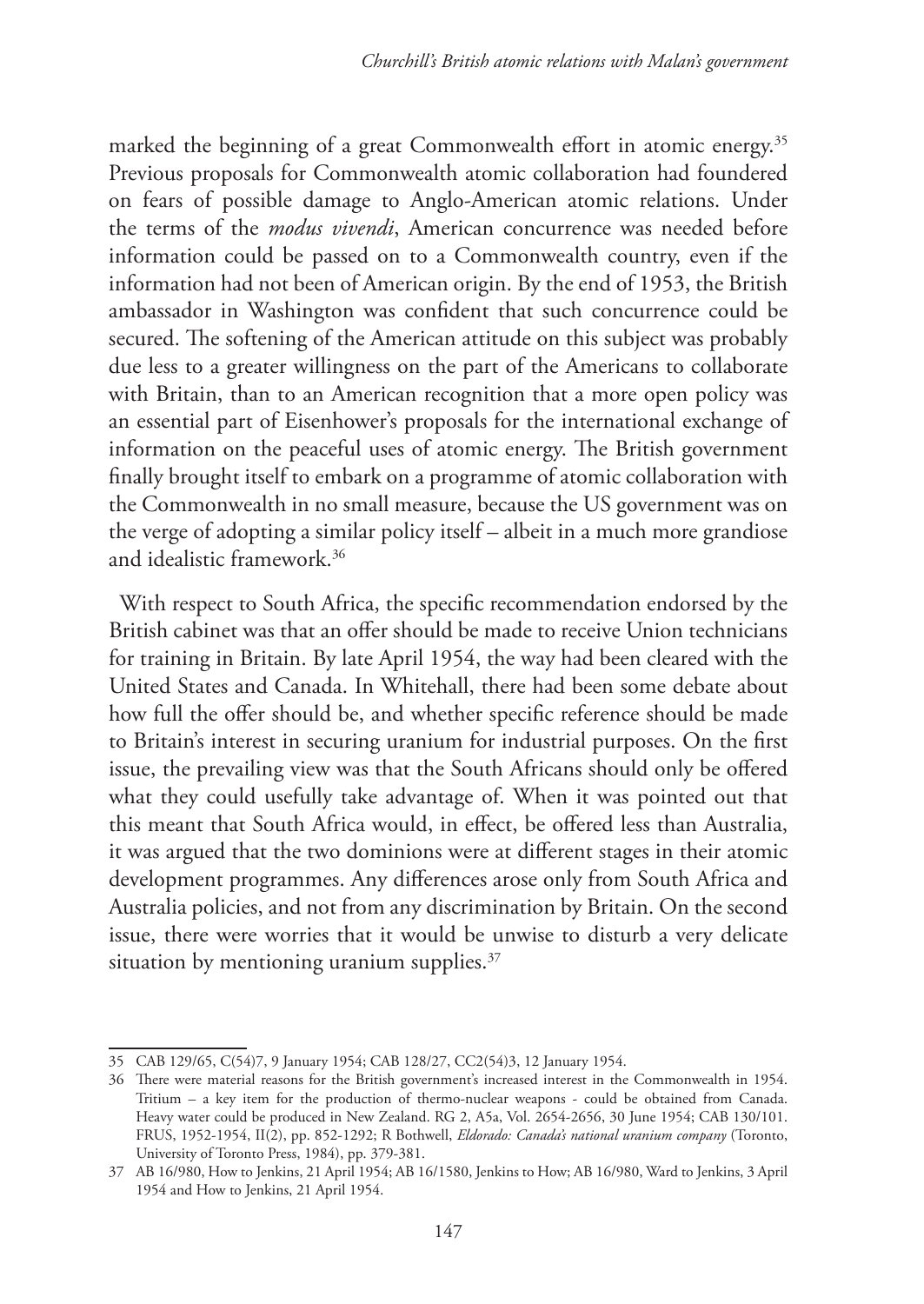Le Rougetel apparently concluded that the offer of technical collaboration should be kept separate from the uranium procurement question. The letter which was eventually sent from the Secretary of State for Commonwealth Relations to Malan seems not to have gone much further than to offer to train scientists and engineers. Reference was made to South Africa's position as a uranium supplier, but no conclusions were drawn.<sup>38</sup> As a preliminary to discussion about a full programme of technical collaboration, the South African government proposed sending a small mission to Britain.<sup>39</sup>

Britain's hard-won technical achievements were apparently too valuable a commodity to be disposed of, all at once, in a fit of affection for the Commonwealth. With an eye both to strengthening Commonwealth ties and to ensuring long-term sources of supply, special care was given to the selection of countries from which uranium would have been purchased in 1954. (This same concern for the material basis of Commonwealth relations had been evident in 1952 when RA Butler, the Chancellor of the Exchequer, ruled that Britain should not participate in any further CDA projects unless they were within the Commonwealth.) In February 1954, Butler advanced the view that Britain should not get itself so far committed to obtaining uranium supplies from the CDA that they no longer had the need or the resources to buy from the Commonwealth. It had been a mistake to have allowed the Americans to monopolise Canadian supplies. The official committee on atomic energy decided that the largest proportion of Britain's 1954 CDA allocation should, despite the extra cost involved, be taken from South Africa. Purchasing the entire allocation from the Belgian Congo would have saved £730,000. Cost was considered less important than various political factors. First, Congo ore could not have been used without revealing to the Belgians and the Americans the embarrassingly low rate of British uranium metal production. Second, Commonwealth sources of supply were to have been developed as part of the effort to foster close relations in atomic energy matters. Third, South Africa was expected shortly to have become the largest producer of uranium in the world and could therefore become a valuable and reliable long-term source of supply. Fourth, particular aspects of Britain's collaborative relationship with the Union were thought to be involved: South African mining companies were dominated by men with pronounced British sympathies and there was

<sup>38</sup> AB 16/1580 Garner to How, 7 May 1953; Havenga to Le Rougetel, 22 July 1953.

<sup>39</sup> From the Union, Snelling reported the "murky story" that the South African cabinet had approved sending a "sensible mission", but then Louw had been to see Malan. It had come up again at another cabinet meeting when "four Ministers who, according to Osborn, have the right ideas, were away". Osborn then had another struggle to get matters "back to the right lines". AB 16/1580, Snelling to Garner, 15 September 1954.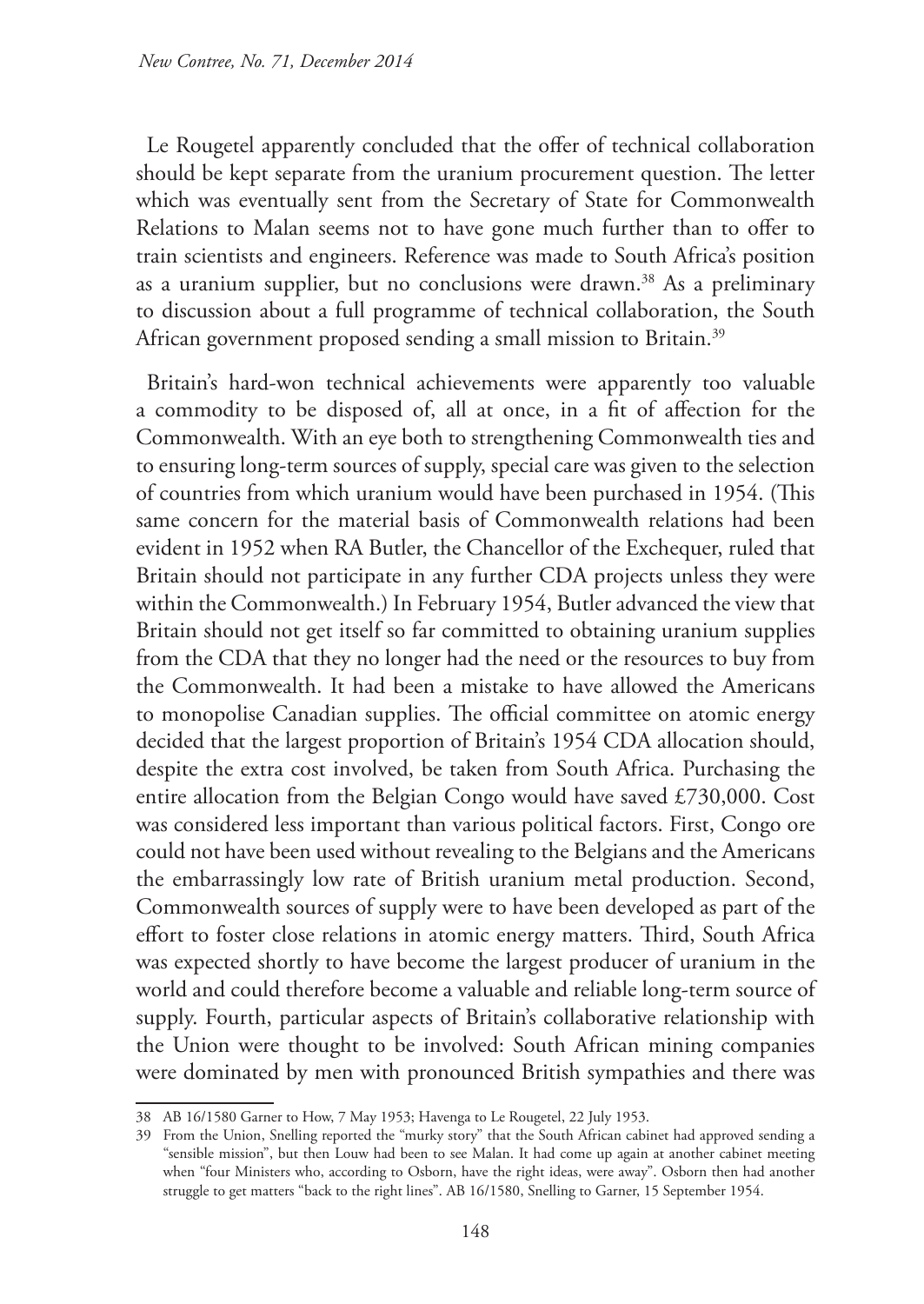little doubt that they, and probably the South African government too, would have been greatly disappointed if Britain had failed to take an appreciable part of the South African output. Moreover, if too little uranium were taken, the South Africans would have realised that the sterling paid to them was repaid to Britain in dollars by the CDA. British motives in supporting the project at all might have then become suspect. In the end, 400 tons were purchased from the Union and 100 tons from the Congo. The Churchill government had, in effect, instituted an informal system of imperial preference with the acknowledged aim of strengthening the Commonwealth.<sup>40</sup>

Despite the increasingly heavy financial burden involved, the British government saw no alternative to maintaining its stake in CDA operations in South Africa. Capital expenditure was expected, in December 1953, to rise as high as £51-53m for the period 1952 to 1956, and both the Americans and South Africans were interested in a further expansion. The British government had to provide one-third of this. The significance of such a sum can be seen if it is compared to the cost of Britain's reactor programme - £17m for the first reactor, and £8m spread over five years for the second; or the cost of producing hydrogen weapons -  $£10m$  in additional capital.<sup>41</sup>

#### **Conclusion**

Throughout 1954, the need to foster South African goodwill had been a major factor in British atomic policy. This was evident with regard to Britain's desire to obtain monazite/uranium from the Union.<sup>42</sup> In the formulation of British tactics for the negotiations over contractual details between the CDA and the Union government, Sir Edwin Plowden, chairman of the United Kingdom Atomic Energy Authority, took the view that:<sup>43</sup>

On purely commercial grounds our negotiators would naturally take a tough line but this might not suit the tactics of our subsequent approach to the

<sup>40</sup> M Gowing, *Independence and deterrence*, p. 391; CAB 128/27, CC9(54)5, 14 February 1954; AB 16/248, Draft paper for the atomic energy executive, 26 April 1954; DO 119/1169, Curson to Snelling, 17 June 1954. Capital expenditure was expected, in December 1953, to rise as high as £51-53m for the period 1952 to 1956, and both the Americans and South Africans were interested in a further expansion. The British government had to provide one-third of this.

<sup>41</sup> CAB 131/12, CAB 128/27, CC48(54)2, 8 July 1954.

<sup>42</sup> Monazite was a source of thorium which had become more valuable since the discovery that this element was needed in the department of atomic energy, and it was of concern that once informed, the Union government might be more reluctant to part with it, and might seek a higher price.

<sup>43</sup> AB 16/319, Plowden to British embassy in Washington, 23 November 1954.